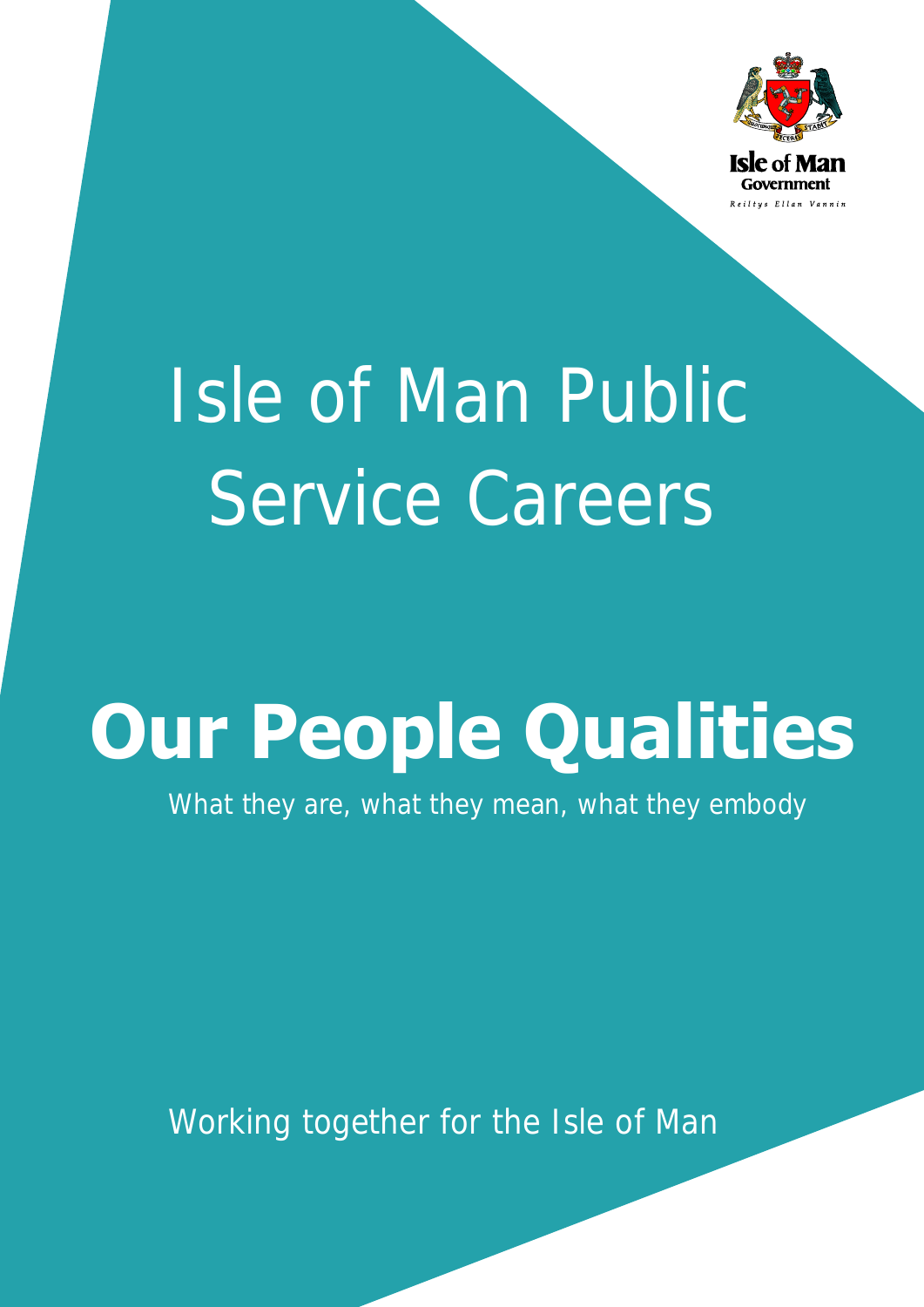### **Our People Qualities**

Welcome to our document which explains all about the Isle of Man Public Service People Qualities.

We deliver a diverse range of services for the Isle of Man, but we know it isn't just about what we do, it matters to us how we do it.

If you're interested in a career within the Isle of Man Public Service then understanding who we are and how we work will help you understand if we are the right fit for you. It's our values that shape how we work and reflect the expectations we have for ourselves and each other, they guide our decisions and the way we behave and are really important to us.

They are:

- We value, trust and respect each other
- We listen to people and have open communication
- We encourage creativity and innovation

Often referred to as the 3C's, our people qualities support our values and tell you about the traits that we want to see in our people across the organisation. We use them for personal development and when selecting new members to join our team.

The people qualities are applied to all types of career within the public service and the framework outlines behaviours which are expected under each quality at all levels from entry to leadership positions.

They describe how we want you to demonstrate your **Capability,** your **Character** and your **Credibility.**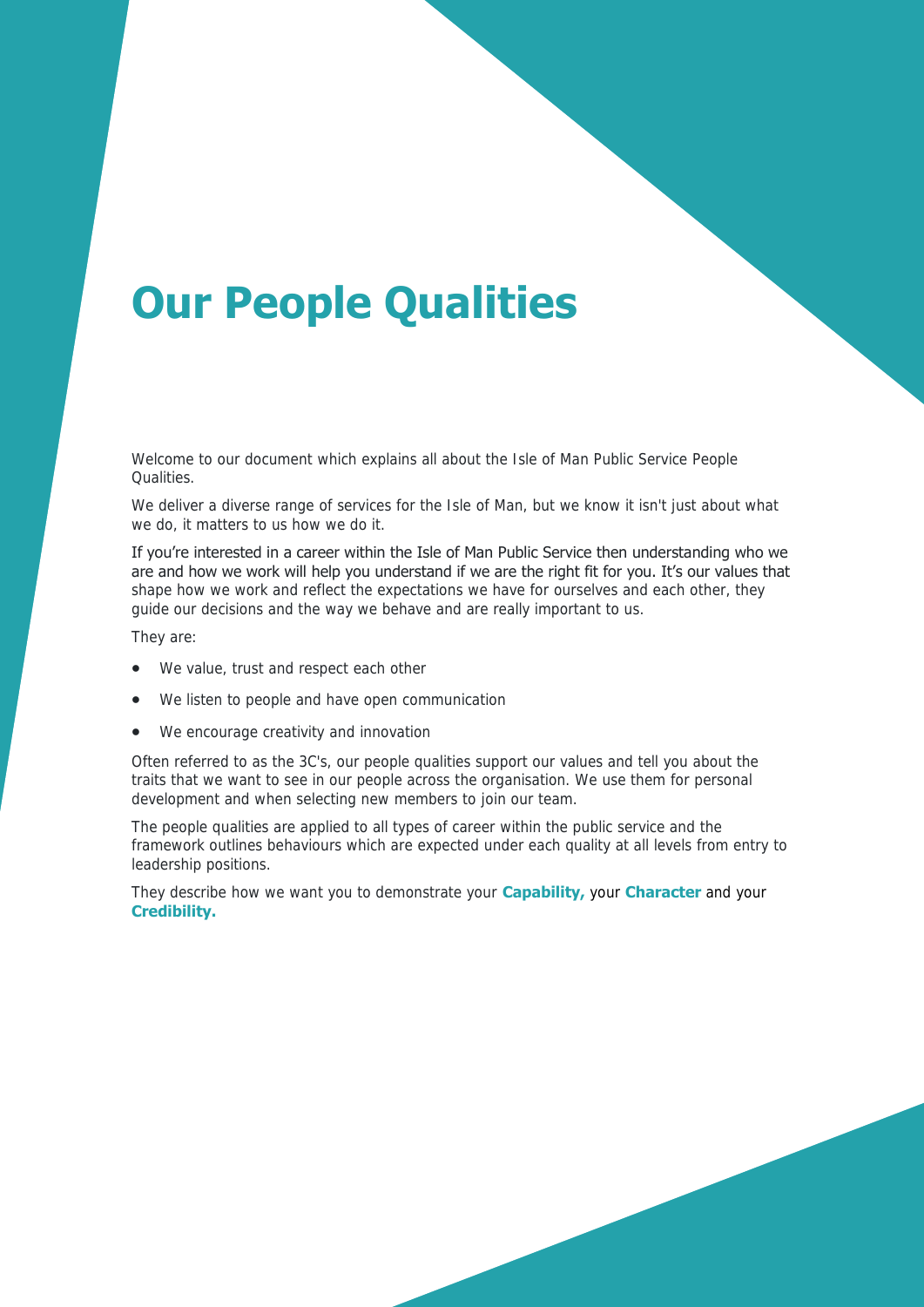### **Credibility**

The quality of being believed in: having positive standing and authority

#### **Has open conversations**

**Respect-**shows respect to others, listens and understands, welcomes different opinions.

**Clarity-**gives direction, provides answers and explains why to

### **Addresses the issues**

**Positive outcomes-**manages all levels of performance to create improvement

**Conflict-**prevents conflict where possible, deals with it positively, constructively and confidently

**Fairness-**demonstrates consistency and equality

### **Builds supportive relationships**

**Influence-**adapts communication to achieve win-win outcomes, collaborates and compromises for the greater good. **Feedback-**provides positive and constructive feedback for supporting improvement , welcomes and values feedback **Network-**creates two way, supportive networks internally and externally

### **Professional and credible**

**Personal responsibility-**delivers on targets and owns their work, responsible and accountable

**Impact-**presents self and work in a positive way

**Customer focused-**puts customers at the heart of everything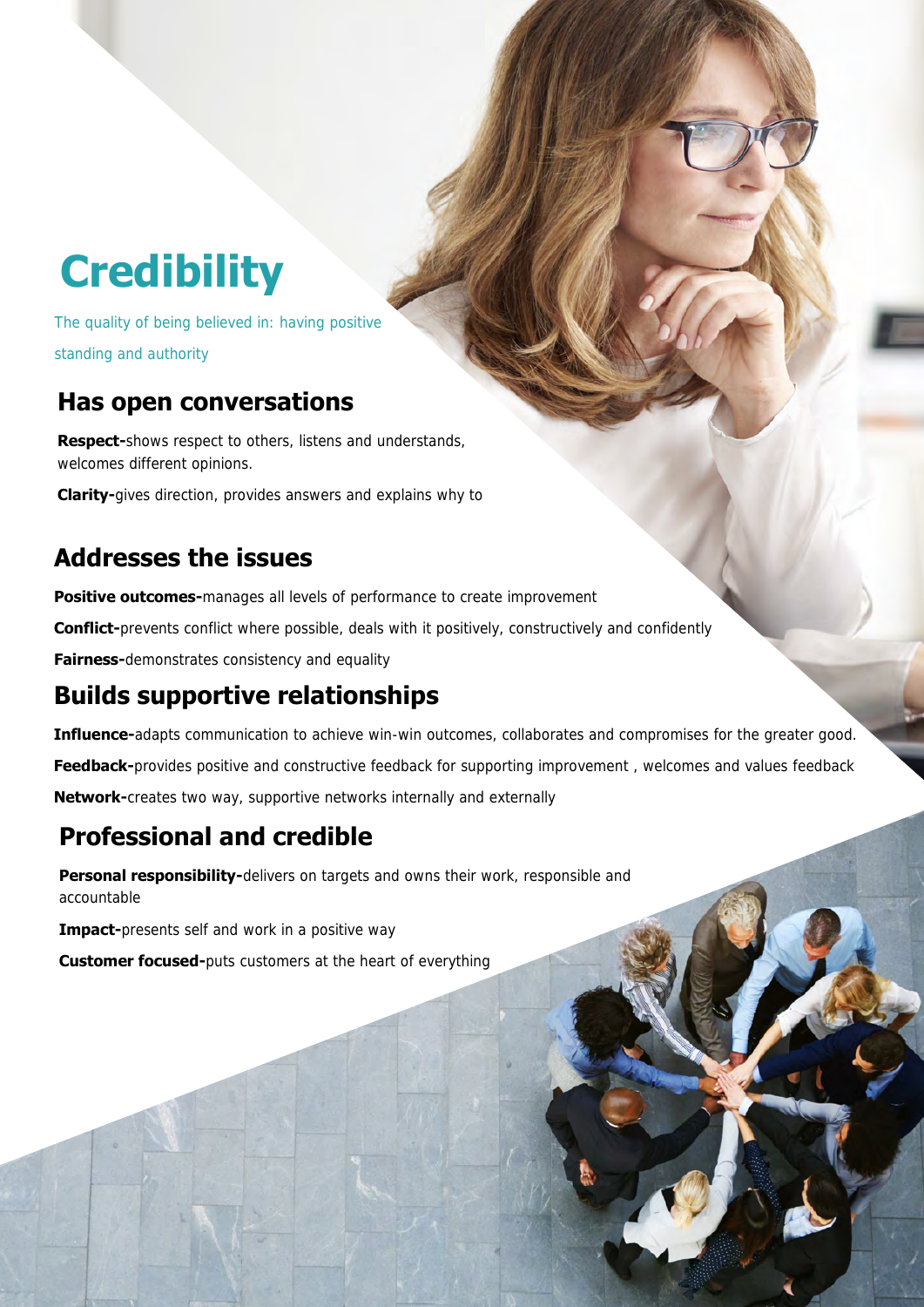### **Capability**

The extent of an individuals ability: their capacity and potential

#### **Future focused**

**Align-**works towards a shared direction linked to the IOM Government strategy **Monitor-**monitors progress to goals, identifies and mitigates against **Challenges Personal development-**continually seeks to develop professionally

#### **Makes considered decisions**

**Balanced -**prepares, understands the true problem, considers impact on tasks and people **Ethical-**appropriate for The Public Service, fair, accountable, trustworthy **Timely-**acts with urgency, recognises others are impacted by your actions

#### **Encourages innovation and supports change**

**Improve-**creative, seeks innovation for sustainable improvement Flexible- adapts to change, recognises own way may not be the only way, agile learner and worker

**Proactive-**aware and anticipating, constantly develops service